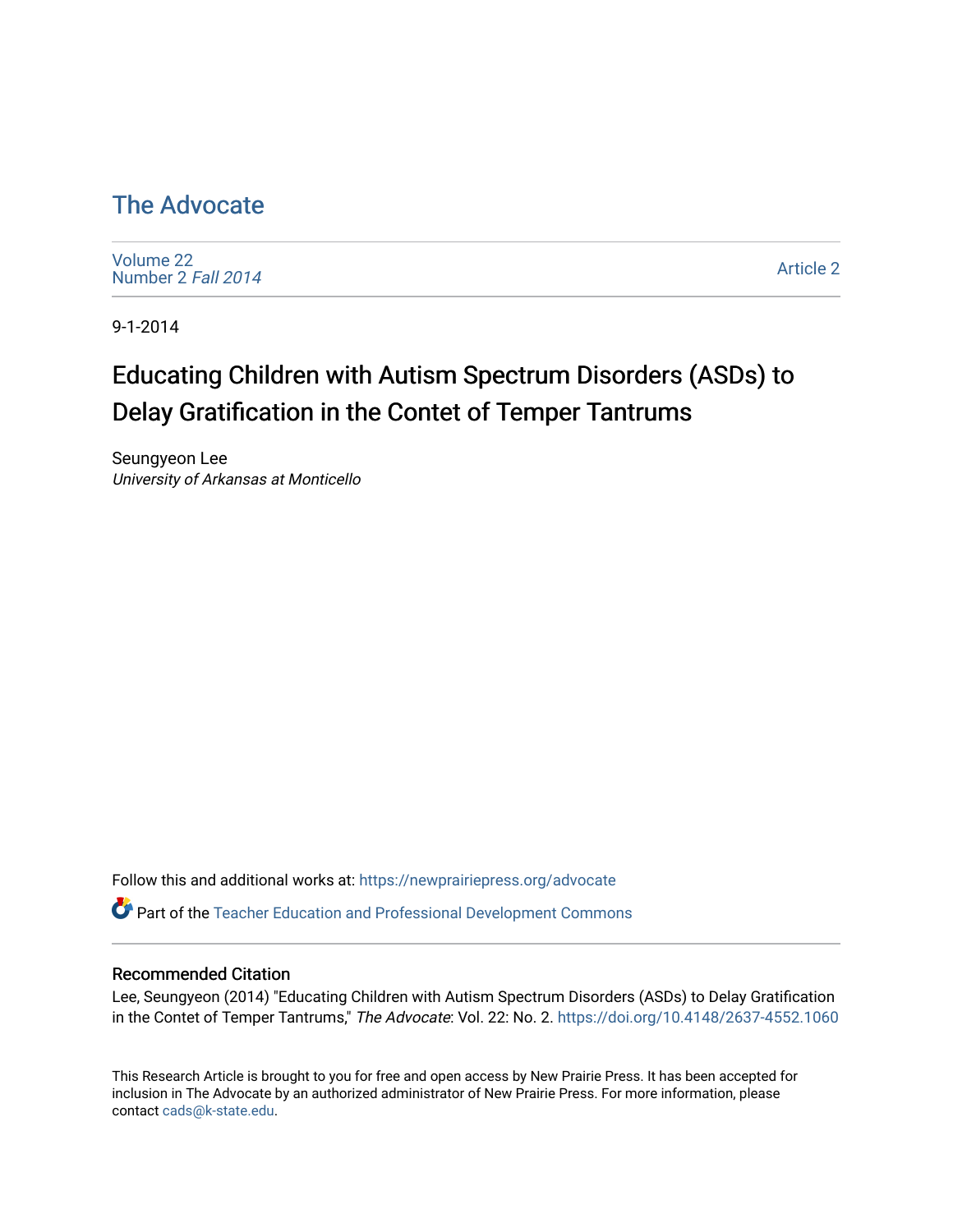#### Educating Children with Autism Spectrum Disorders (ASDs) to Delay Gratification in the Contet of Temper Tantrums

#### Abstract

Temper tantrums among young children are common, especially those with autism spectrum disorders. Delay of gratification is an essential component of temper tantrums. Teachers and parents seek management strategies for temper tantrums that are efficient, effective and ethical. The purpose of this applied behavioral analysis research was to compare various types of functional communication training with three children in the three and a half year old age range. In Phase One, to determine the misguided goal or function of each child's temper tantrum, functional behavioral assessment was undertaken. In Phase Two, a reward menu was used to determine preferred rewards for the treatments. In Phase Three, a multiple baseline across participants design was used to reduce temper tantrums and increase appropriate communication that was identified through functional communication training (FCT). In Phase Four, fixed time delay (FD), progressive time delay with verbal praises (PDVP) and progressive time delay with visual cues (PDVC) were employed to represent three intervention conditions to teach delay of gratification. In Phase Five, parents were surveyed to determine the social validity or acceptability of the interventions with parents. Two independent observers counted frequency of temper tantrums, frequency of alternative communication behaviors, and length of wait time in each of these three children. Results showed that progressive time delay with visual cues (PDVC) increased wait time and reduced temper tantrums the most. Implications for teachers and parents working with young children prone to temper tantrums are discussed.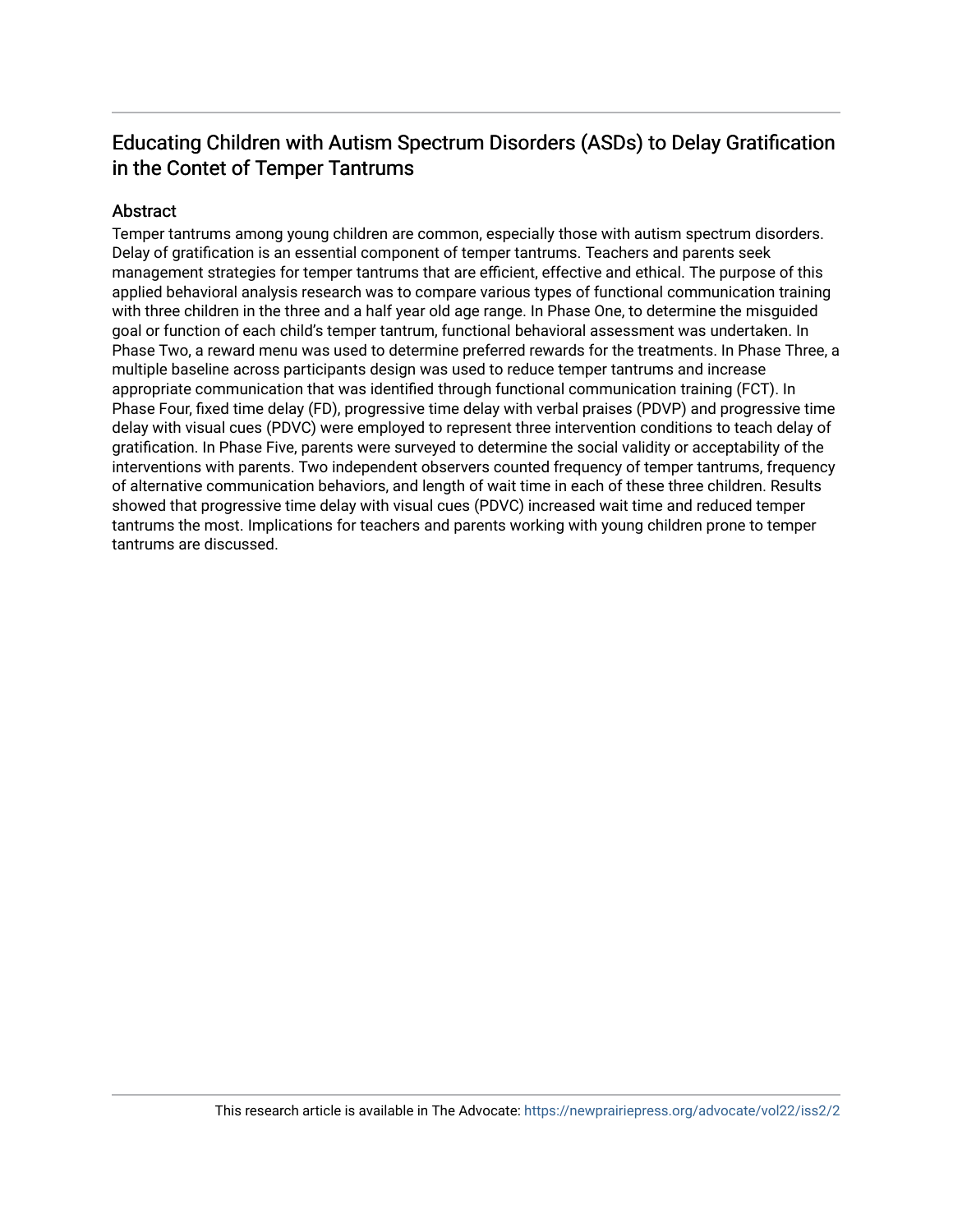# **Educating Children with Autism Spectrum Disorders(ASDs) to Delay Gratification in the Context of Temper Tantrums**

**Seungyeon Lee University of Arkansas at Monticello**

**Note: Dr. Lee is the winner of the ATE-K Distinguished Dissertation Award this year. She will present her work at the spring meeting of our Association at Kansas State University. She was assisted by Robert G. Harrington, University of Kansas. (see atekan.org for details about the spring meeting.)**

## **Abstract**

Temper tantrums among young children are common, especially those with autism spectrum disorders. Delay of gratification is an essential component of temper tantrums. Teachers and parents seek management strategies for temper tantrums that are efficient, effective and ethical. The purpose of this applied behavioral analysis research was to compare various types of functional communication training with three children in the three and a half year old age range. In Phase One, to determine the misguided goal or function of each child's temper tantrum, functional behavioral assessment was undertaken. In Phase Two, a reward menu was used to determine preferred rewards for the treatments. In Phase Three, a multiple baseline across participants design was used to reduce temper tantrums and increase appropriate communication that was identified through functional communication training (FCT). In Phase Four, fixed time delay (FD), progressive time delay with verbal praises (PDVP) and progressive time delay with visual cues (PDVC) were employed to represent three intervention conditions to teach delay of gratification. In Phase Five, parents were surveyed to determine the social validity or acceptability of the interventions with parents. Two independent observers counted frequency of temper tantrums, frequency of alternative communication behaviors, and length of wait time in each of these three children. Results showed that progressive time delay with visual cues (PDVC) increased wait time and reduced temper tantrums the most. Implications for teachers and parents working with young children prone to temper tantrums are discussed.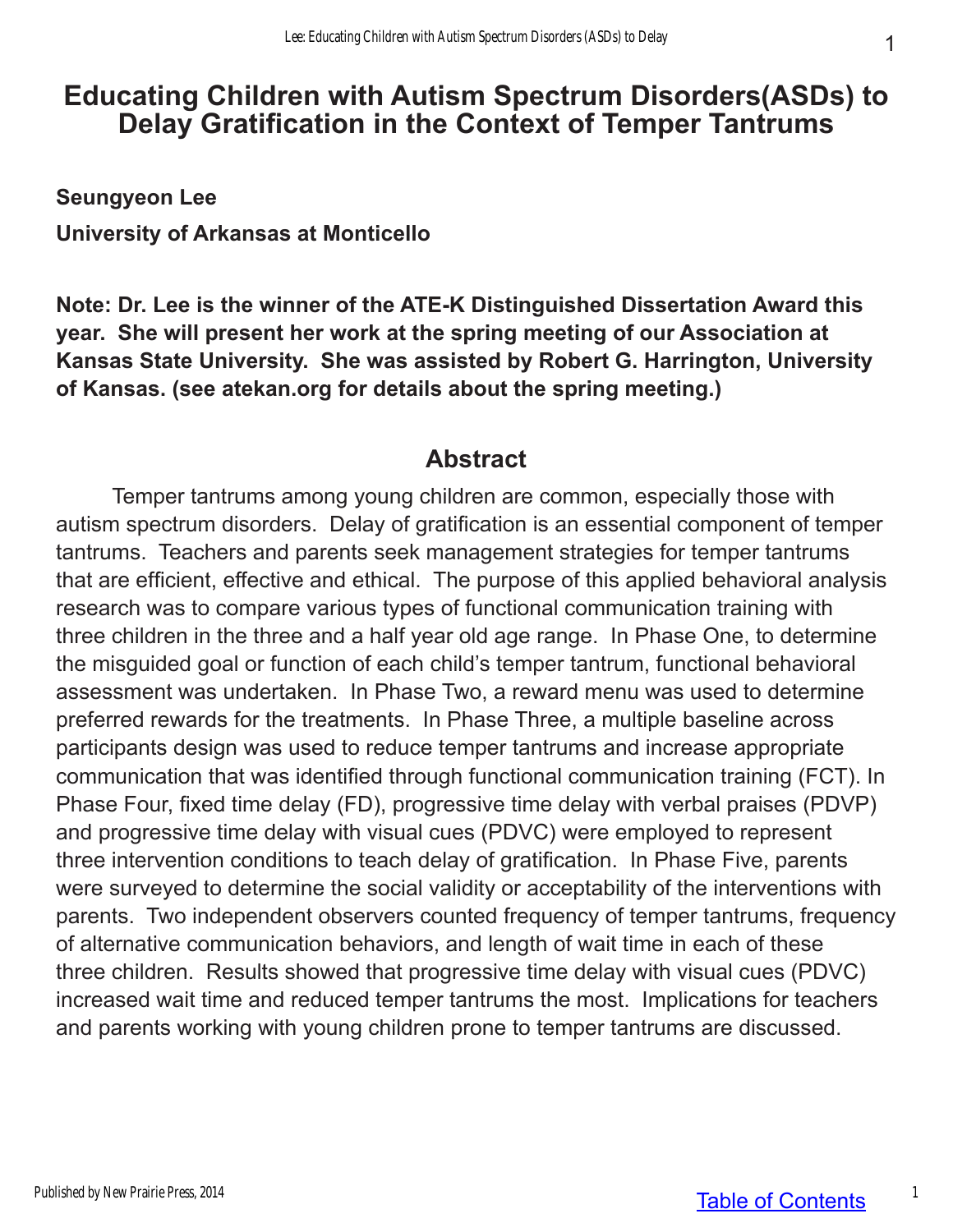## **Introduction**

One in sixty- eight children is likely to develop Autism Spectrum Disorders (ASDs) (Center for Disease Control and Prevention, 2014). Early childhood teachers and parents of children with ASDs are concerned about how to manage the associated temper tantrums (Athens & Vollmer, 2010). Teachers and parents report temper tantrums as extremely intense, escalating outbursts with loss of self-control and increase in aggression and even self-injurious behavior (Fisher, Thompson, Hagopian, Bowman, & Krug, 2000; Mireault & Trahan, 2007). Prior research has suggested that functional communication training (FCT) strategies might be useful to teach children with ASDs how reduce temper tantrums and increase wait time (Beldon, Thompson, & Luby, 2008).

Delay of gratification or the ability to wait is important in preschool and at home since young children need to learn to forego immediate gratification to gain something more desirable later (Mischel, Shoda, & Rodriguez, 1989). Toddlers who demonstrated delayed gratification abilities were better able to use self-regulatory skills in preschool (Mischel, Shoda, & Rudriguez, 1989). Further, preschool-aged children who delayed immediate rewards to receive greater reinforcers later were able to demonstrate higher levels of social competence later in life (Peake, Hebl, & Mischel, 2002).

Little research has compared three management strategies that teachers and parents could use to efficiently, effectively and ethically teach children with ASDs how to delay gratification and reduce temper tantrums. The purpose of this study was to compare fixed time delay (FD), progressive time delay with verbal praises (PDVP), and progressive time delay with visual cues (PDVC) to determine their effectiveness in reducing temper tantrums, increasing alternative replacement behaviors, and increasing delay of gratification.

## **Method**

The experimental design combined the best of two applied behavioral analysis research designs: 1. multiple baseline across participants and, 2. multi-element design (i.e., alternating treatment design) to reduce temper tantrums. The first design examines the efficacy of FCT in reducing temper tantrums. The second design compares three treatment approaches to teach delayed gratification: Fixed Delay (FD), Progressive Time Delay with Verbal Praises (PDVP) and Progressive Time Delay with Visual Cues (PDVC).

## Participants, Setting, and Procedures

Two females (3 years and 7 month old, and 3 years and 5 months old) and one male (3 years and 6 months old) diagnosed with ASDs and receiving special education https?/newpPanepresc.org/advocate/ages.services were recruited as participants. A licensed clinical DOI: 10.4148/2637-4552.1060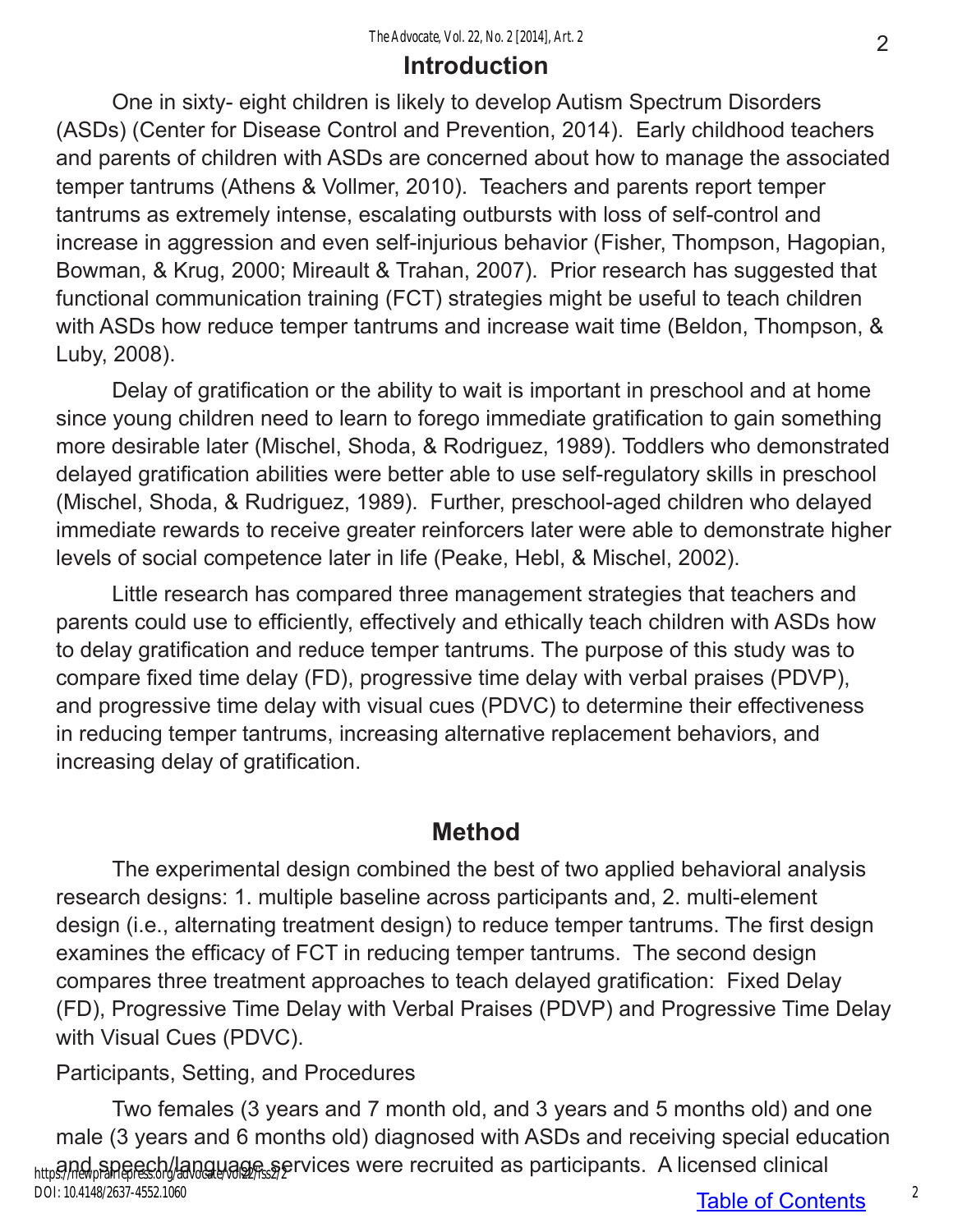psychologist served as the experimenter for each of the three children for the entire 16-week treatment sessions held at the pediatric unit at the University of Kansas, Medical Center (KUMC). The experimenter participated in a 45-minute training session that consisted of reviewing the session protocols, role-playing trials, and receiving performance feedback until completing all training without error.

This experiment was conducted in five phases. Figure 1 is a flowchart of the five phases of the Study. Phase One was used to determine the misguided goal or function of each child's temper tantrum. Parents were interviewed about the functions of behaviors and a functional analysis (FA) was undertaken for each participant followed by a baseline measure of the frequency of temper tantrums. In Phase Two, a Preference Assessment was undertaken to determine preferred rewards for the three treatments (i.e., FD, PDVP and PDVC). In Phase Three, FCT was used to teach the children strategies they could use themselves to delay gratification. In Phase Four, a multiple baseline across participants design was used to test three experimental conditions to reduce temper tantrums and increase appropriate communication including: fixed time delay (FD), progressive time delay with verbal praises (PDVP) and progressive time delay with visual cues (PDVC). In Phase Five, follow-up was conducted through surveys with parents to determine the social validity or acceptability of the interventions with parents.

### Response Measurement, Reliability, and Procedural Fidelity

Two independent observers served as the primary data observers for the study. Both underwent a 60-minute pre-data collection video training session. Both observers independently collected frequency data based on operational definitions of target and replacement behaviors. Resulting data was expressed as a percentage of occurrence for each behavior and an index of inter-observer agreement (IOA) for each behavior was tallied. All sessions were videotaped during the study. IOA ranged from 86% to 100%. Agreement levels of at least 80% for each of the observations were considered acceptable. The integrity of the independent variables implemented in the study (i.e., procedural fidelity) was evaluated by completing procedural integrity checklists. The purpose of this procedure was to determine whether each experimental procedure (i.e., the independent variables) was conducted as planned. Fidelity was evaluated across all sessions and was 100%.

Phase 1: Functional Behavior Assessment (i.e., functional analysis [FA])

Table of Contents Before conducting the FA, the researcher had a brief interview with each participant's primary caregiver to identify (1) the operational definition of each participant's temper tantrums and (2) the purpose for each participant's temper tantrums. Female 1's operational definition of temper tantrums was screaming, yelling, and crying. Based on her primary caregiver's interview, it was determined her temper tantrums were maintained by the tangible condition (i.e., displaying the Published by New Prairie Press, 2014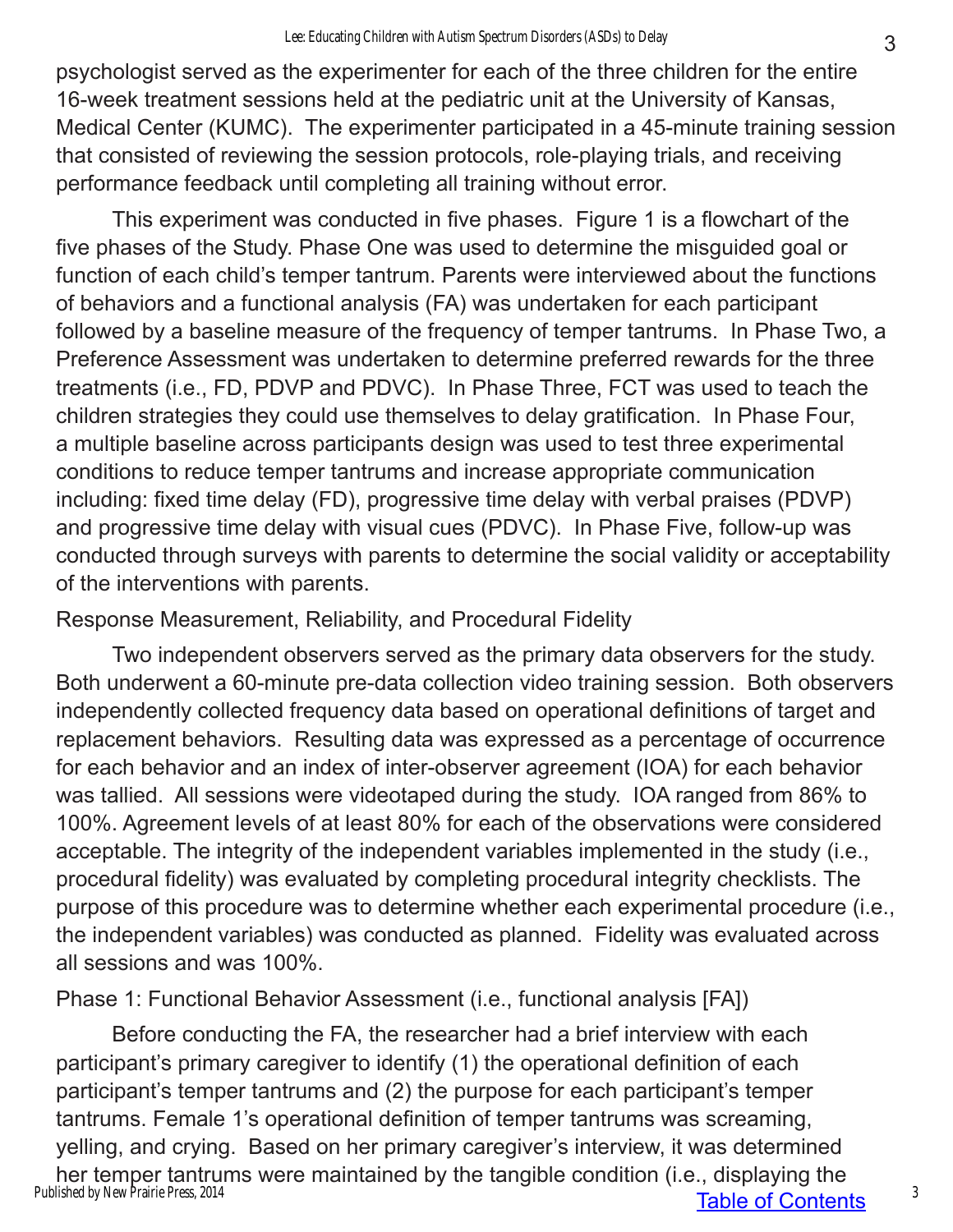problem behavior to get what she wanted). Female 2's operational definition of temper tantrums was disruptive muttering, crying, and yelling. Her primary caregiver revealed that her temper tantrums were maintained by the tangible condition also. Male 3's operational definition of temper tantrums was falling out of his chair, screaming, and ripping off clothes. His temper tantrums were also maintained by the tangible condition.

After the parent interview, next the FA was conducted. The purpose of FA was to examine the functional relationships between experimentally arranged environmental conditions and the participant's display of problem behavior. Participants were assessed within a single-subject multielement experimental design (Iwata et al., 1994). Four conditions (i.e., three experimental conditions and one control condition) were manipulated for all participants. Each condition was 5 minutes long and was conducted at least three separate times to ensure the stability of the data. Data collection for the FA phase ended when differential effects across experimental conditions were observed.

Results showed Female 1's temper tantrum behavior was maintained by the tangible condition (i.e., displaying the problem behavior to get what she wants). Female 2's temper tantrum behavior was maintained by both the tangible and demand conditions (i.e., displaying the problem behavior either to get what she wants or to escape from the required task). Male 3's temper tantrum behavior was maintained by the tangible condition, but the therapist noted that other functions might have evoked the problem behavior.

#### Phase 2: Stimulus Preference Assessment

The paired-stimulus preference assessment (Fisher et al., 2000) was conducted to identify a hierarchy of the preferred items. First, five to six different items were placed on the table. Each item was randomly paired with another item and the participant was asked which one they liked most. Each item was presented in different random pairings. The researcher recorded the number of times each item was picked and converted that to a percentage of selection. The item with the highest selection percentages was used as a reward during the treatment conditions that followed. Both Female 1's and Female 2's reward was Play-Doh. Male 3's reward was a fruit snack.

Phase 3: Functional Communication Training (FCT)

The goal of this first treatment phase was to test whether FCT could effectively decrease the frequency of the participants' temper tantrum behaviors. After the experimenter identified the causes (i.e., functions) of each participant's problem behavior, the communication training technique (either handing over a picture card or stating a verbal request) was individually determined for each participant. In Female 1's case, saying "My turn" was defined as an appropriate communication response.

In the case of Female 2, using a picture card (showing "raise your hand") was defined https://newprairiepress.org/advocate/vol22/iss2/2 DOI: 10.4148/2637-4552.1060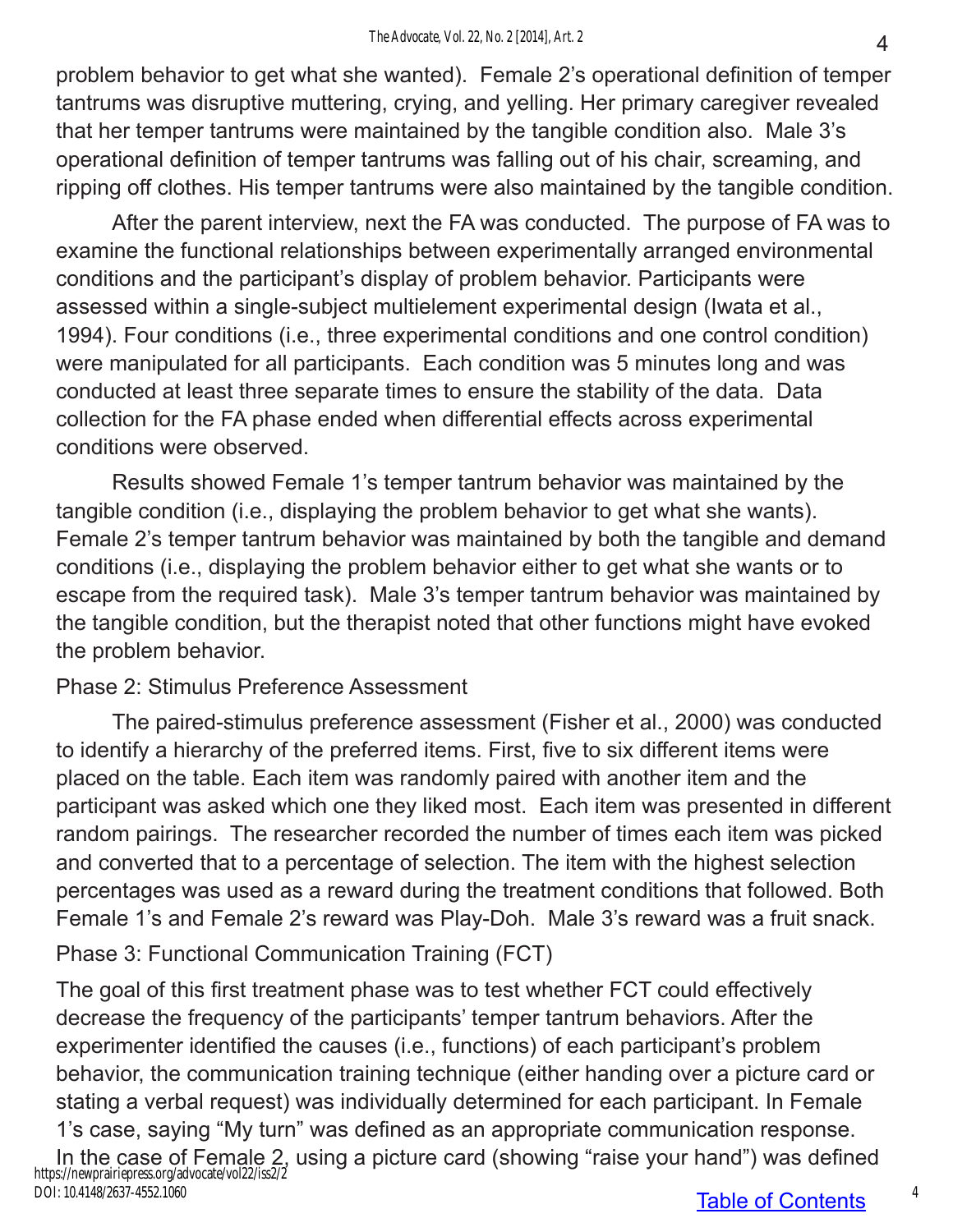as an appropriate communication response. Male 3's appropriate communication response was using both language by saying, "More" and gesture. The therapist taught an appropriate communication skill that could be used to replace the function of the temper tantrum behavior. Once the child learned and used the appropriate communication skill, the reward was delivered immediately. Overall, the results of the FCT assessment showed that all of the three participants had acquired functional communicative responses and that their responses served as a replacement for their temper tantrum behavior. Therefore, all participants met the criterion for participating in the three delayed gratification conditions that followed.

### Phase 4: Three Delay of Gratification Conditions

After the FCT phase was completed, each of the three participants was introduced to the three, delayed gratification conditions (i.e., the 50-second, fixed time delay, the 50-second, progressive time delay with verbal praises, and the 50-second, progressive time delay with visual cues). An alternating treatments design was used to compare the three treatments within a single subject. The sequence for introducing the three delayed conditions was randomized by the experimenter.

At the start of each session, each participant was allowed to play with the reward. In the 50-second, fixed time delay condition, the participant was asked to wait for 50 seconds until he or she received the reward. In the 50-second, progressive time delay with verbal praises condition, the participant was asked to wait for 50 seconds, but the therapist delivered the verbal praise ("Good waiting!") in every 5 second interval. In the 50-second, progressive time delay with visual cues condition, the participant earned a sticker to put on a sticker board for every 5 second interval. When he or she earned a total of 10 stickers, the therapist delivered the reward.

### Phase 5: Social Validity Results

In Phase 5, Social Validity, the experimenter was asked to evaluate the acceptability of the three interventions for each of the three participants. In all three cases the experimenter evaluated each intervention as very acceptable for each participant but he responded that it might take a little more time to see the treatment effectiveness of the progressive time delay with visual cues condition on Female 2.

Another Social Validity check included all primary caregivers being debriefed at the end of the study regarding their satisfaction with their student's ability to delay gratification and reduce temper tantrums. Female 1's primary caregiver was pleased to see Female 1's improvements in using alternative communicative response. She was also happy to see the decline of Female 1's temper tantrum behaviors. Female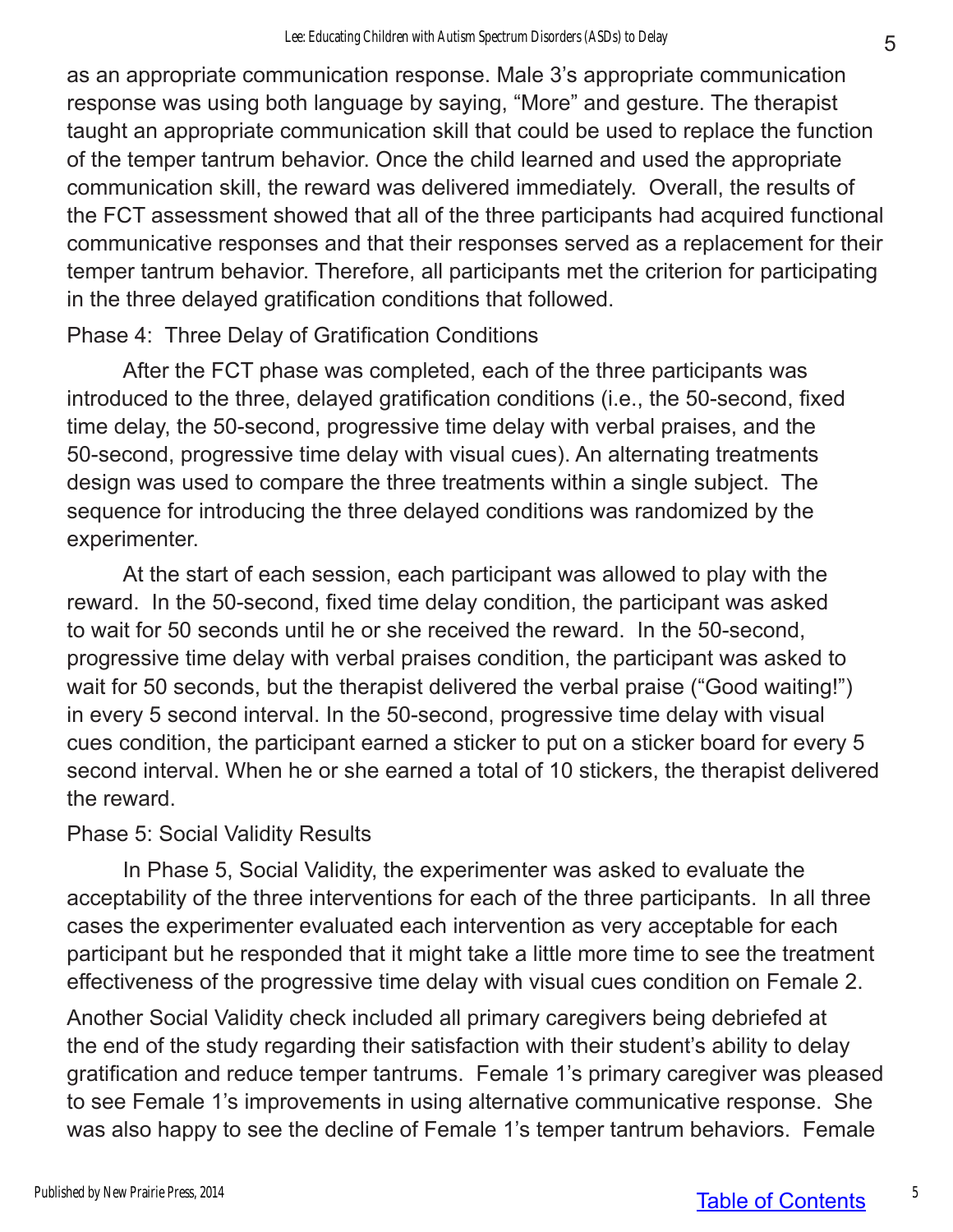2's primary caregivers thanked the researcher and stated that her student was able to wait when requested. Similarly, Male 3's primary caregiver's response was similar, but she told the researcher that her son still needed to work on verbal communication skills and self-control. Overall, all respondents verbally concluded that Progressive Time Delay with Visual Cues (PDVC) combined with FCT improved their child's ability to delay gratification in the course of temper tantrums and helped their children gain more appropriate positive replacement skills.

## **Results**

Female 1 Results. A high level of temper tantrum behavior was observed in the first fixed delayed condition, but the trend was gradually decreased. A moderately high level in temper tantrum behavior was observed in the first progressive delay with verbal praise condition, but the trend was gradually decreased also. Low to zero levels of temper tantrum behavior occurred during the progressive delay with visual cues condition. These results suggest Female 1's temper tantrum behavior gradually decreased when the three delayed conditions were introduced, but the condition with visual cues was the most effective intervention to teach her how to wait. In addition, Female 1 tolerated the maximum 50 seconds of waiting with the progressive delay with visual cues condition across the three settings.

Female 2 Results. The results suggested Female 2's temper tantrum behavior was shown to be near zero in the progressive delay condition with visual cues. Same result as Female 1. Female 2 also tolerated the maximum 50 seconds of waiting with the progressive delay with visual cues condition across the three settings.

Male 3 Results. The results suggested Male 3's temper tantrum behavior decreased to near zero level with the progressive delay condition with visual cues. Same results as the other two participants. Male 3 also tolerated the maximum 50 seconds of waiting with the progressive delay with visual cues condition across the three settings.

# **Discussion**

Based on these results, it may be beneficial for special education teachers and parents to implement the progressive time delay with visual cues condition for temper tantrum behavior. The use of visual cues may be more effective than rigid instruction or non-visual cues or verbal cues if a child with ASDs is sensitive to visual stimulation. Arguing, yelling or ignoring the student with ASDs who is having a temper tantrum is clearly not the correct approach. Teachers need to understand that young children with ASDs who are having a temper tantrum are trying to get their needs met in an ineffective manner by throwing a temper tantrum. What teachers need to do first <sub>http</sub>is, to teach these շել։Ավ։ այդ some appropriate function communication skills that can DOI: 10.4148/2637-4552.1060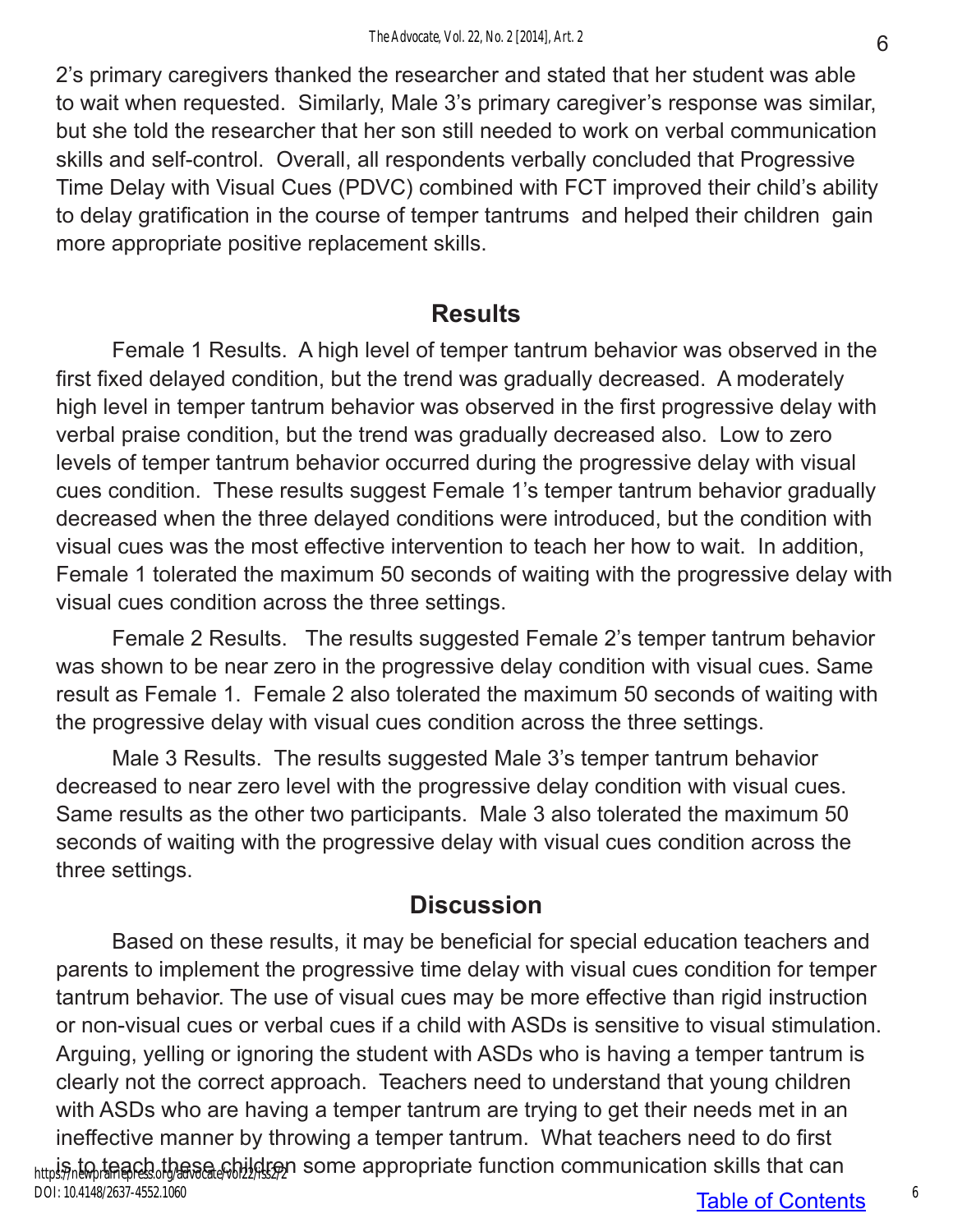#### Lee: Educating Children with Autism Spectrum Disorders (ASDs) to Delay

help them get their needs met more socially appropriately. Second, the teacher and/ or parent should also consider using a progressive delay with visual cues (PDVC) intervention. This intervention may help the child to learn delayed gratification and calm down by increasing time delay progressively over time. If combined with visual cues, the students will learn they are making progress toward a goal of a favorite choice reward provided in response for their waiting. Parents reported that PDVC is feasible to use in their homes and they are willing to continue to use it in their efforts to control their children's temper tantrums. While this study did not address teachers in early childhood classrooms this approach may well be worth their while as a starting place to manage temper tantrums in their classroom for students with ASDs and potentially for other students who are having a temper tantrum as well. More research is needed to evaluate management strategies to increase delay of gratification in a classroom because most of the time in such settings the reward is not always immediately available.

In addition, these findings should be replicated in different educational settings with other age groups to increase the generalizability of the results. Future research should address whether the progressive time delay with visual cues can promote longer wait times than 50 seconds. The study was instrumental in introducing children with ASDs, their families, and educators to the importance of teaching functional communication training combined with Progressive Delay with Visual Cues (PDVC) and a preferred reward to delay gratification of young children during temper tantrums. These techniques may be an important part of an overall plan of Positive Behavior Supports (PBS) at home and at school for young children with temper tantrums.

Published by New Prairie Press, 2014

7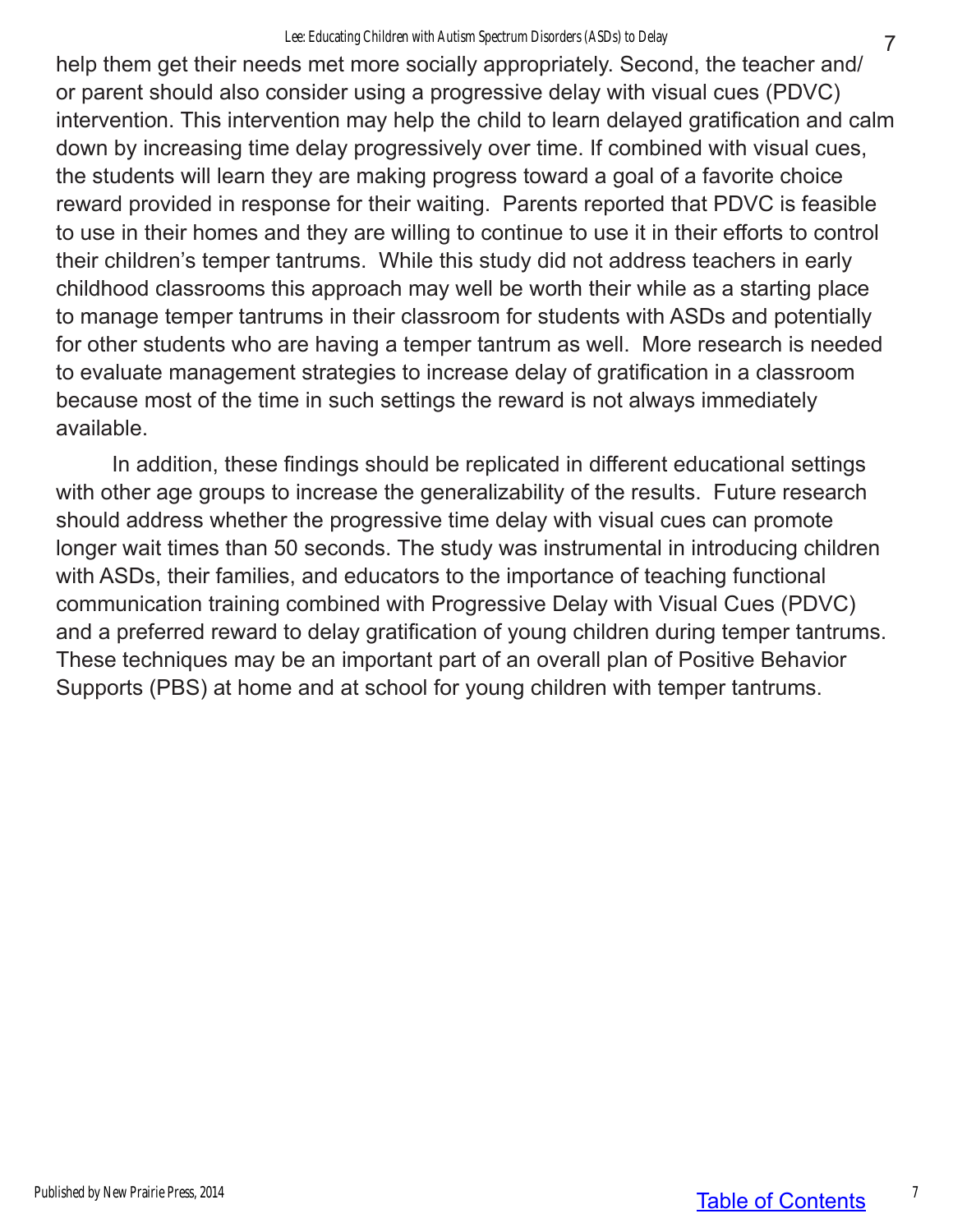



#### **References**

- Athens, E. S., & Vollmer, T. R. (2010). An investigation of differential reinforcement of alternative behavior without extinction. Journal of Applied Behavior Analysis, 434, 569-589.
- Belden, A. C., Thompson, N. R., & Luby, J. L. (2008). Temper tantrums in healthy versus depressed and disruptive preschoolers: Defining tantrum behaviors asso ciated with clinical problems. The Journal of Pediatrics, 152 (1), 117- 122.
- Center for Disease Control and Prevention. (2014). DC-Diagnostic Criteria, Autism Spectrum Disorders. Retrieved on March 27, 2014, from http://www.cdc.gov/ ncbddd/autism/hcp-dsm.html.
- Fisher, W. W., Thompson, R. H., Hagopian, L. P., Bowman, L. G., & Krug, A. (2000). Facilitating tolerance of delayed reinforcement during functional communication training. Behavior Modification, 24 (1), 3-29.
- Iwata, B. A., Dorsey, M. F., Slifer, K. J., Bauman, K. E., & Richman, G. S. (1994). To ward a functional analysis of self-injury. Journal of Applied Behavior Analysis, 27, 197-209.(Reprinted from Analysis and Intervention in Developmental Disabilities, 2, 3-20, 1982).